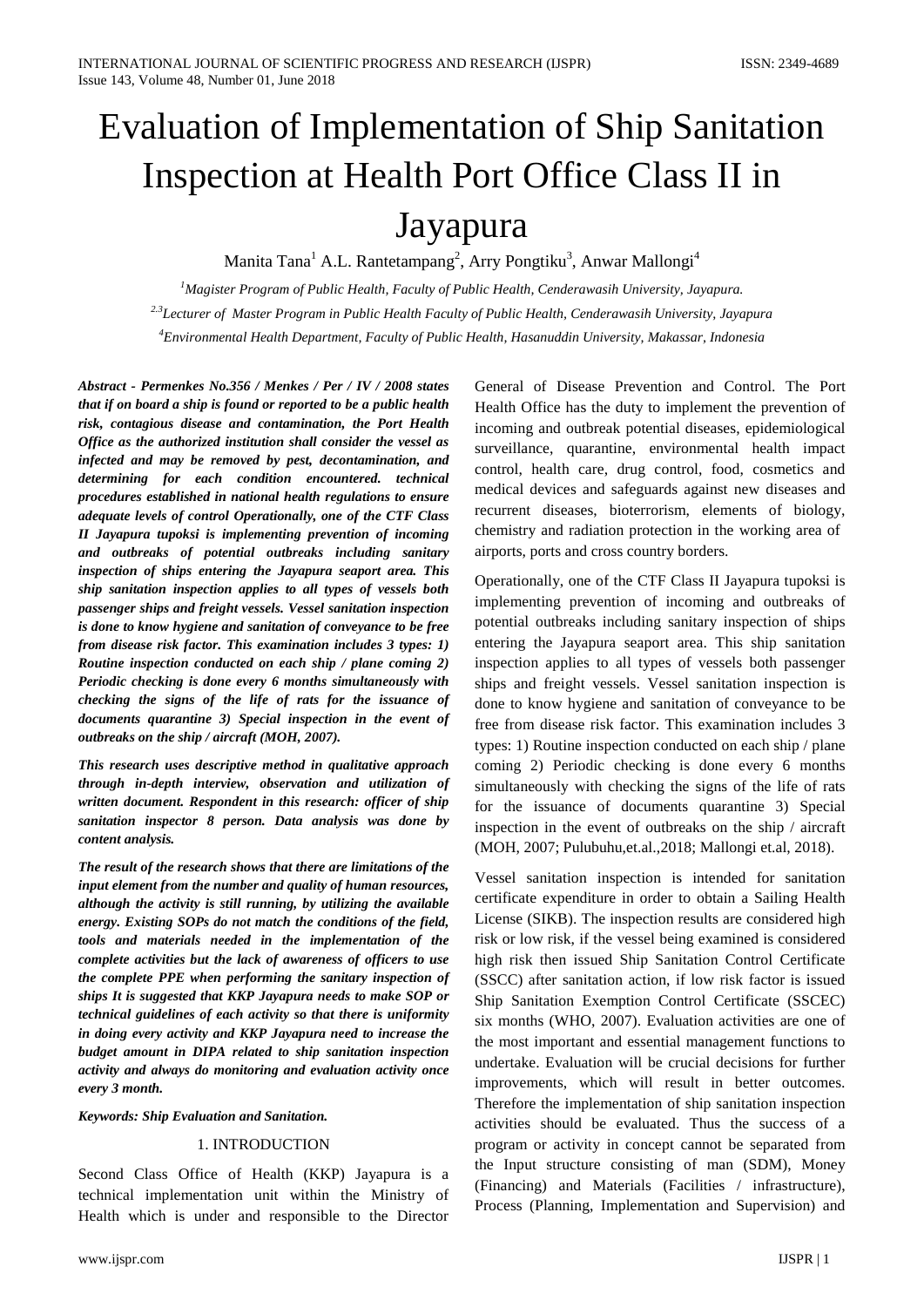output consisting of process scope which consists of planning, implementation and monitoring of ship sanitation inspection activities.

## 2. MATERIALS AND METHOD

This research uses descriptive method in qualitative approach. Qualitative approach is a very relevant approach to examine the phenomenon that occurs in a society, because this observation is directed to the background and individuals holistically and view it as part of a wholeness rather than based on the variable or hypothesis so that through qualitative approaches, research can be done obtain more detailed information about the conditions and situations and events that occur. Qualitative descriptive research approach also aims to describe and explain systematically facts, properties and the relationship between the phenomena investigated (Nazir 2005).

The study used this qualitative method approach to obtain in-depth information from informants so that this research is able to describe the actual situation in the field. According to Patton (2009) the qualitative method consists of three ways of collecting data: 1) in-depth interview, 2) Direct observation, 3) Utilization of written documents. This is in line with the opinion of Kirl and Miller in Maleong (2003) that qualitative research is "a particular tradition in social science that is fundamentally dependent on observation of man in his own region and relates to such persons in language and terminology, collecting data in this study is the researcher himself as a key instrument ".

B. Research Sites

This research was conducted at the Office of Health of Port Class II Jayapura and done in October-November 2016.

## C. Research Variables

Variables of this research are:

1. Input (human resources, education, training, Method / SOP, and Facilities and Infrastructure)

- 2. Process (Data collection, data processing)
- 3. Output (Activity Results)
- D. Types and Data Sources

#### Primary data

Primary data is data obtained directly from research subjects through procedures and techniques of data retrieval in the form of interviews, observations or using special measurement instruments according to the purpose. (Azwar, 2012). Primary data in this research is done by interview and direct observation to all officer of ship sanitation inspector.

#### Secondary Data

According to Azwar 2012, secondary data is data obtained from other parties or data that is not obtained directly by Secondary data in this research is in the form of basic data from Health Office of Class II Port of Jayapura

#### 3. RESULTS INPUT

# **Age of Respondent, Sex and Education and Training related to ship sanitation inspection**

Vessel sanitation inspection activity is one of the activities of Environmental Risk Control section, so the interview was conducted on 8 main respondents interviewed and it was known that the respondents were aged 22 up to 57 years and 3 respondents were male and 5 female respondents. Based on the type of education it is known that there are 2 respondents only high school graduates, 1 D3 graduate respondents and 5 respondents with S1 degree. Knowledge of these respondents is considered sufficient although there are still two respondents who graduated from high school but because they have a working period of 31 years working in this section of PRL so as to carry out inspection of sanitary ships. A fairly long period of work is expected to make the knowledge and experience of the person increases. Although both of these respondents are only high school graduates but have participated in In-House Training of Sanitation Training vessels so that they are considered capable to perform this task. And the task of sanitary inspection of this ship is not a task or a job demanded for the development of science and technology, even if this task there is something new then the Director General of P2P always share that information through circulation or socialization.

# **Implementation of Operational Standard Implementation Procedure and Fund Support on Ship Sanitation Inspection Activities**

Standard Operating Procedure is a standard / written guideline which is a standard procedure or step and must be passed to complete an activity process. The objectives of this SOP are:

- 1.In order for officers to maintain consistency of team performance within an organization.
- 2.To clearly understand the functions and roles of each position
- 3.Clarify the flow, authority and responsibility of the officer.

The function of SOP according to MOH 2007 is:

- 1. As the legal basis for conducting an activity
- 2. Streamlining team tasks
- 3. As direction for officers
- 4. As a guide
- 5. To know clearly the hampers that occur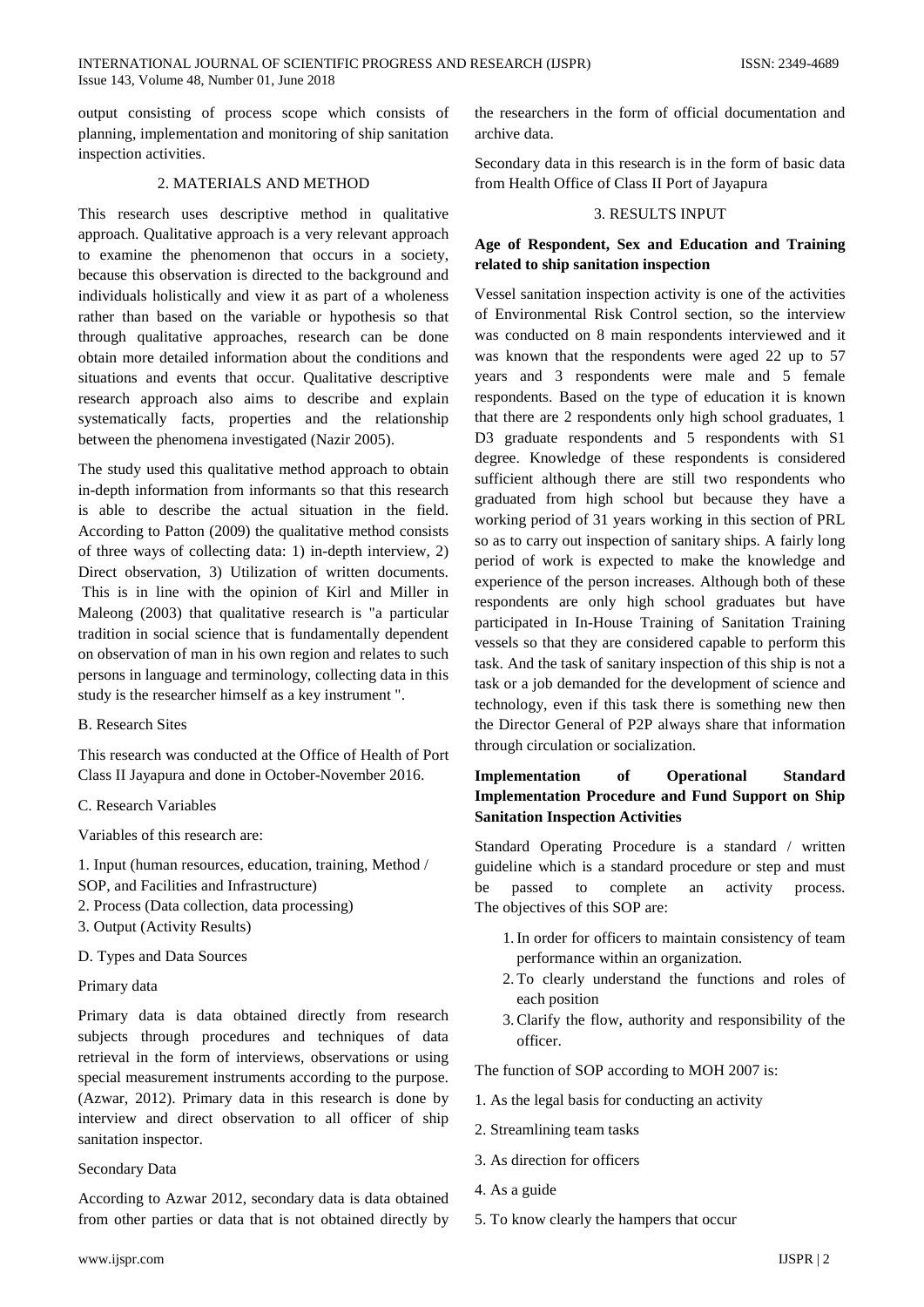SOPs owned by KKP Jayapura are SOPs issued from the Ministry of Health to serve as guidelines for field work. The results of this study on the operational standards of procedures on the sanitary inspection activities of this ship can be seen in Table 2

## **Characteristics of respondents can be seen in table 1**

Table 1. Characteristics of Respondents Ship Sanitation Inspection In KKP Class II Jayapura Section PRL

|    |             |                      |                   |                   |                   | <b>PERNAH</b>    |
|----|-------------|----------------------|-------------------|-------------------|-------------------|------------------|
| NO | <b>KODE</b> | <b>JENIS KELAMIN</b> | <b>UMUR (THN)</b> | <b>PENDIDIKAN</b> | <b>MASA KERJA</b> | <b>MENGIKUTI</b> |
|    |             |                      |                   |                   |                   | <b>PELATIHAN</b> |
|    | A           | LAKI-LAKI            | 22                | DIII              | 1 TAHUN           | <b>TIDAK</b>     |
|    |             |                      |                   | <b>KESLING</b>    |                   |                  |
| 2  | B           | <b>LAKI-LAKI</b>     | 50                | <b>SMA</b>        | <b>31 TAHUN</b>   | YA               |
| 3  | C           | <b>LAKI-LAKI</b>     | 57                | <b>SMA</b>        | <b>31 TAHUN</b>   | YA               |
| 4  | D           | <b>PEREMPUAN</b>     | 56                | <b>S1 EKONOMI</b> | 25 TAHUN          | <b>TIDAK</b>     |
| 5  | E           | <b>PEREMPUAN</b>     | 48                | <b>D1 KESLING</b> | 23 TAHUN          | YA               |
| 6  | $\mathbf F$ | <b>PEREMPUAN</b>     | 36                | <b>SI KESLING</b> | 8 TAHUN           | <b>TIDAK</b>     |
| 7  | G           | <b>PEREMPUAN</b>     | 31                | <b>S1 KESLING</b> | 8 TAHUN           | YA               |
| 8  | H           | <b>PEREMPUAN</b>     | 44                | <b>S1 BIOLOGI</b> | 26 TAHUN          | <b>TIDAK</b>     |

Table 2. ALGORITHM SUPERVISION OF SHIP SANITATION INSPECTION IN THE GROWTH



In terms of funding, the sanitary inspection activities of these vessels received funding support from DIPA KKP Jayapura in the form of funding for socialization, procurement for facilities and infrastructure of ship

sanitation inspection activities. But in the day-to-day implementation the researcher felt that the fund for the officer's incentive was lacking because in 2016 KKP Jayapura DIPA this was only budgeted for one officer for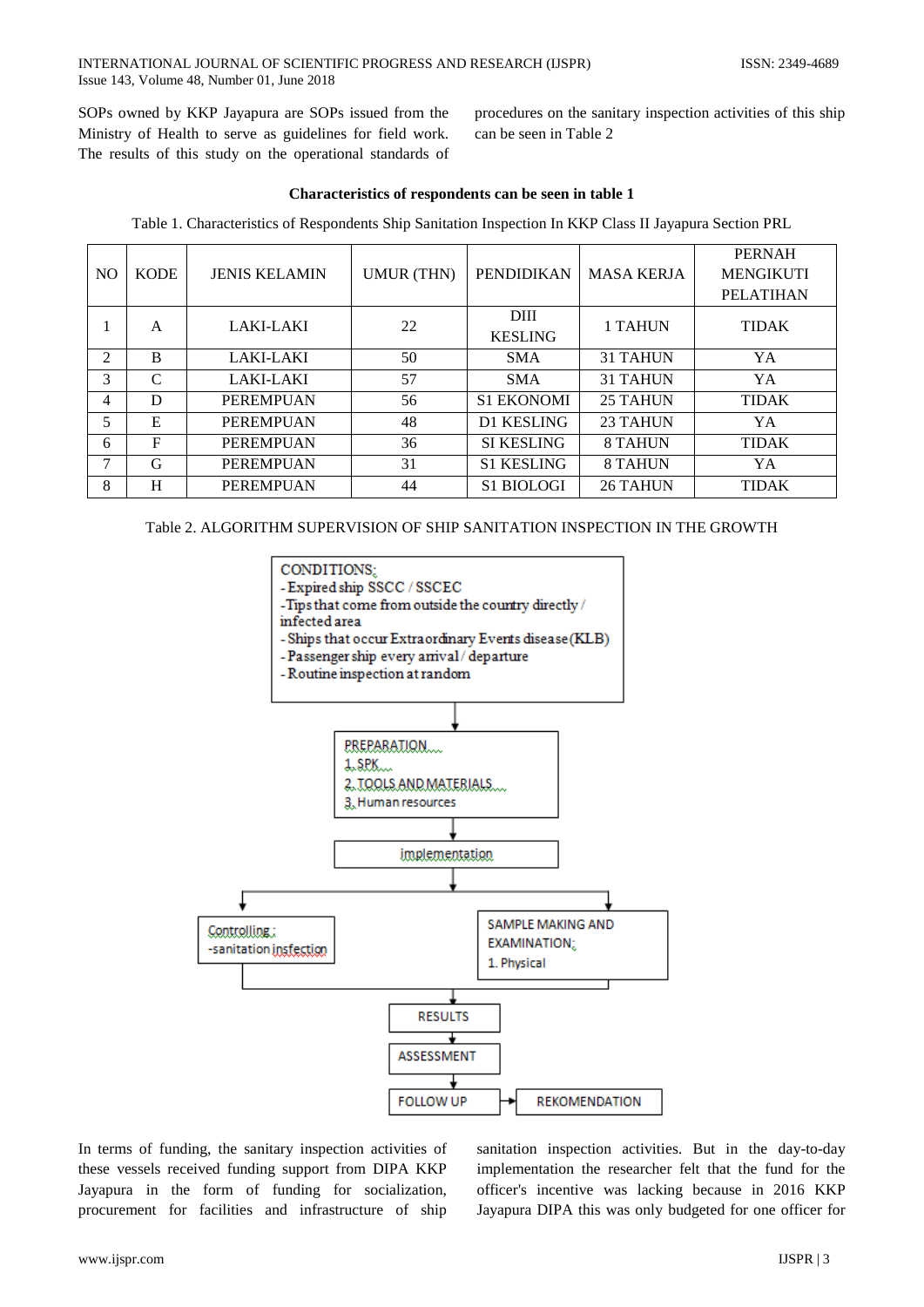ten vessels per month but in reality the PRL section officer carrying out this activity there were two people and the ship examined in a regular month more than 10 and this is done for 12 months. This is in accordance with the observation of researchers during the month of October conducted a sanitary inspection of the ship to get as many as 52 ships.

#### PROCESS

#### **Facilities and Infrastructure**

The availability of facilities and infrastructure in the inspection of sanitation ship at KKP Jayapura is in accordance with the Minister of Health RI Number 1314 / Menkes / SK / IX / 2010 About Guidelines for Standardization of Human Resources, Facilities and Infrastructure within Port Health Office including:

1. One Vehicle boarding clearance and Two ambulance evacuation of infectious diseases 2. Supporting equipment for ship sanitation inspection:

Water test kit 5 pieces, 1 fruit Poison Kit, Lux meters 2 pieces, 7 pieces of fogging machine, 1 piece of Portable ULV, Mist blower, Sprycan.

Tools and materials for the maintenance of sanitary inspection of vessels at KKP Jayapura are allocated annually in DIPA funds but only limited to purchasing consumables such as chlorine residual reagents, malation for fogging, methyl bromide for fumigation of vessels. The procurement of luxmeter and sound level meters and APD is usually a drop from the center due to limited funds / ceilings that cannot hold their own.

#### **OUTPUT**

# **Identification of Planning Activities, Application of Methods and Supervision of Ship Sanitation Inspection Activities**

The planning of this ship sanitation inspection activity begins with the budget planning of facilities and infrastructure needed in DIPA KKP Jayapura 2016 and in planning of equipment and materials needs to consider 6 according to the logistics management principles so that the planned goods needs can maximally meet the target demand.

The six principles are:

1. Precise quantity is the need planning based on the exact amount as requested by the target officer

2. Exact type is the need planning based on the right type of goods in accordance with the request of the officers who are targeted so that the type of goods held can be utilized as much as possible.

3. Right place is the need planning tool based on the right demand in accordance with the request of the officer who

became the target of the program so that the facility can be useful.

4. Timely planning tool needs based on timely demand

5. Exactly the conditions are the planning needs of the ship sanitation inspection equipment based on the conditions under which the officer performs the tasks so that the tool can be useful.

# **Precise cost is the planning of ship sanitation activities based on appropriate and efficient use of costs.**

Implementation and supervision of ship sanitation inspection activities begins with the preparation of officer picket schedule for a month by head of section PRL, this is done if there are officers who are unable to exchange schedule picket with other officers and if there is absentee must first report to officer of duty. Subsequently the Picket Officer waits for a work order based on a request for sanitary inspection of ships by the shipping agency. Then the KKP picket officer boarded the ship met with the captain or guard officer to explain the intent and purpose of the officer's arrival. The CTF officer then accompanied by a duty officer or one of the crew conducted a sanitary inspection of the vessel using the ship sanitation inspection form. After the officer conducted an assessment then performed analysis of the results of the examination and set the recommendation of the examination results. Not to forget the officer should explain the results of the examination and follow-up advice to the boat master crew, this report should be reported to the head of the PRL section. Then follow up the results of the inspection in the form of Ship Sanitation Control Exemption Certificate (SSCEC) issuance if there is any restructuring action in the form of Ship Sanitation Control Certificate (SSCC) issuance. This is in accordance with the results of field observations.

In the implementation of sanitary inspection of the vessel to the inspection location of boarding clearance or sometimes ambulance car also occasionally use shipping agent car and also often sea vehicle like speed boat which is full of risk, and even so the ship sanitary inspector does not equip themselves with PPE. Therefore it is necessary to monitor and evaluate to officers who will conduct sanitary inspection of the ship to always use the full PPE.

## 4. CONCLUSION

Based on the results of research and discussion, it can be concluded that:

1.The number of personnel or human resources in KKP Jayapura amounting to 40 is insufficient when compared with Kepmenkes 1314 / Menkes / SK / IX / 2010 on standardization of human resources in KKP Class II which amounted to 60 people.